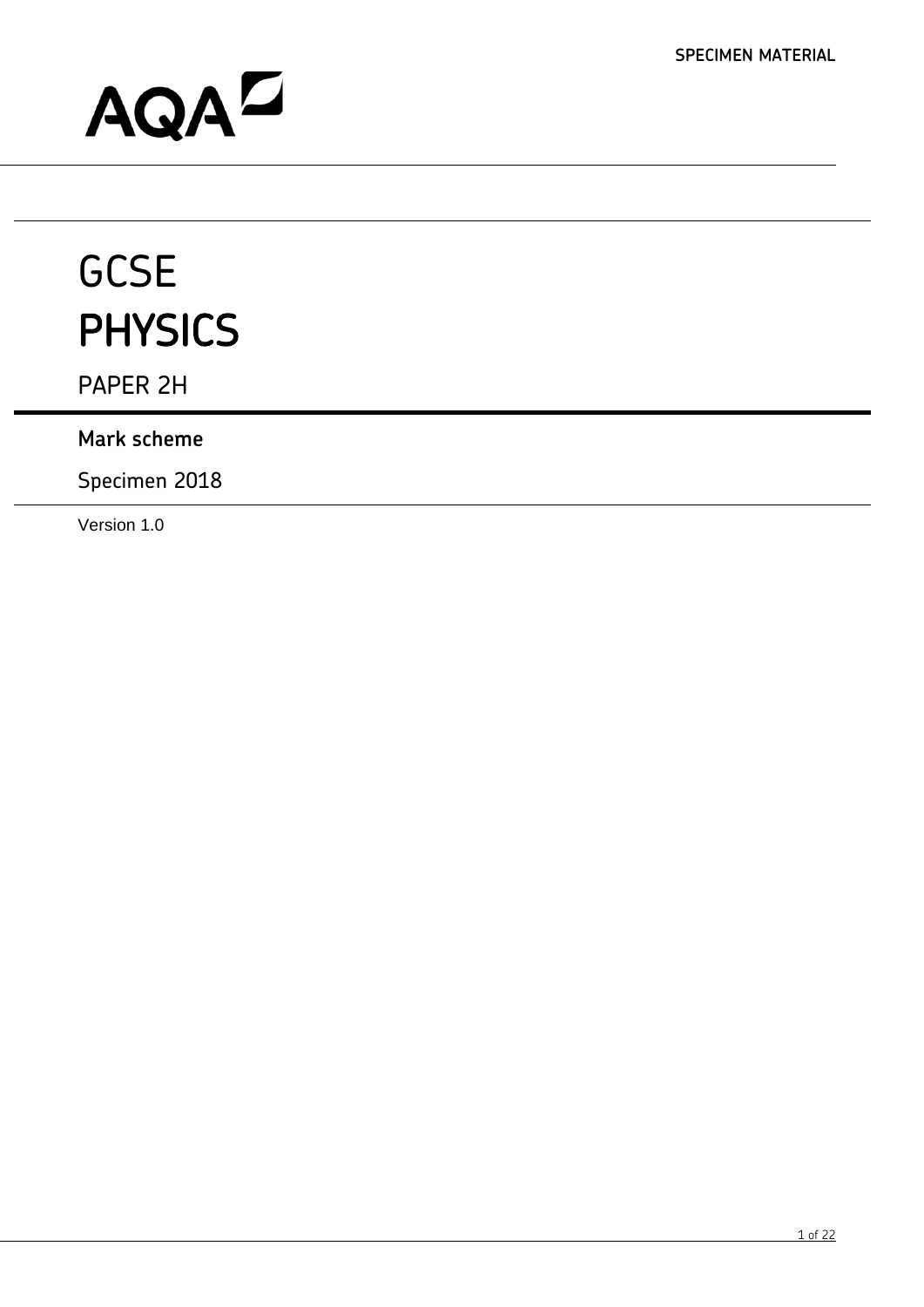Mark schemes are prepared by the Lead Assessment Writer and considered, together with the relevant questions, by a panel of subject teachers. This mark scheme includes any amendments made at the standardisation events which all associates participate in and is the scheme which was used by them in this examination. The standardisation process ensures that the mark scheme covers the students' responses to questions and that every associate understands and applies it in the same correct way. As preparation for standardisation each associate analyses a number of students' scripts. Alternative answers not already covered by the mark scheme are discussed and legislated for. If, after the standardisation process, associates encounter unusual answers which have not been raised they are required to refer these to the Lead Assessment Writer.

It must be stressed that a mark scheme is a working document, in many cases further developed and expanded on the basis of students' reactions to a particular paper. Assumptions about future mark schemes on the basis of one year's document should be avoided; whilst the guiding principles of assessment remain constant, details will change, depending on the content of a particular examination paper.

Further copies of this mark scheme are available from aga.org.uk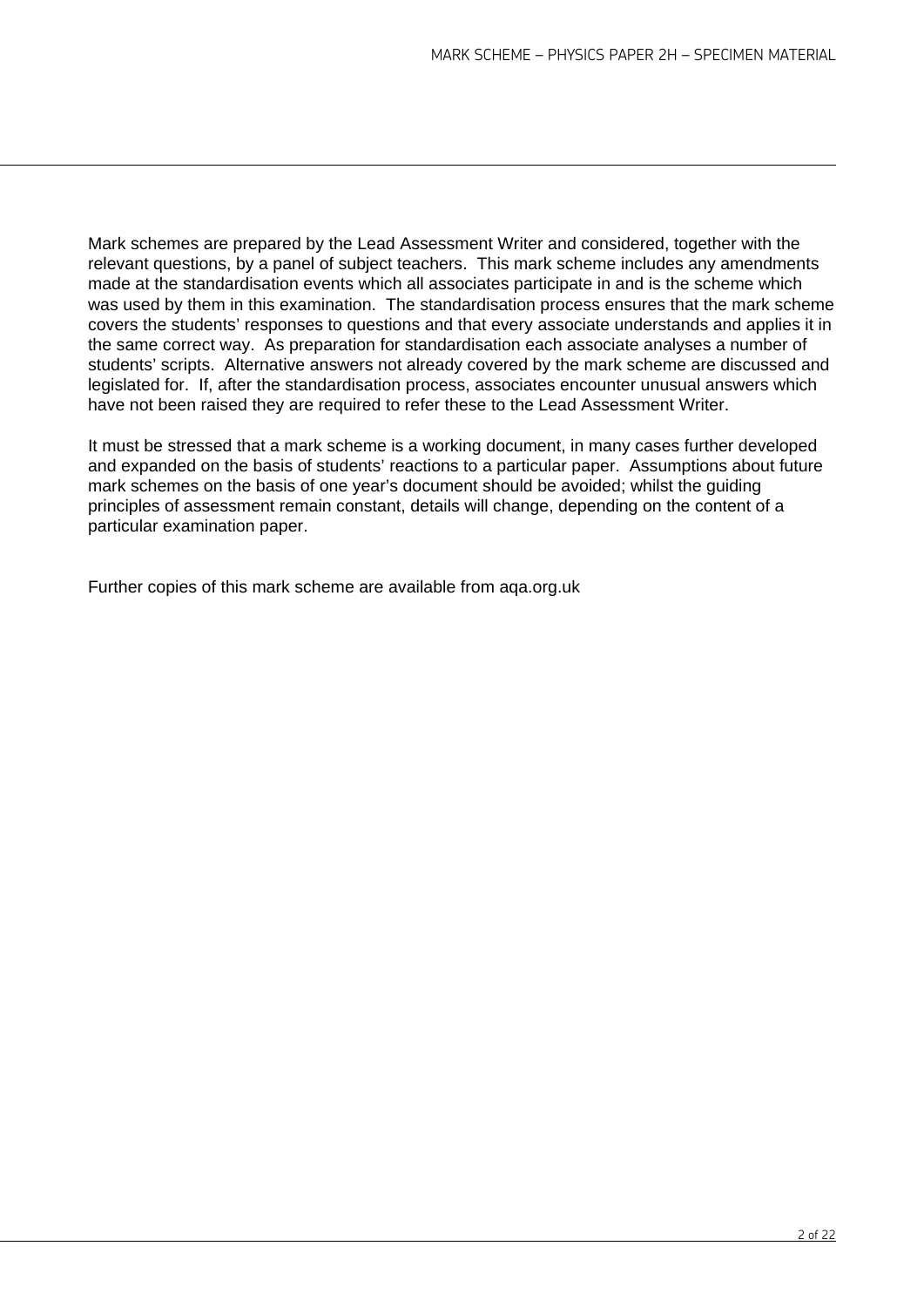### **1. General**

#### **Information to Examiners**

The mark scheme for each question shows:

- the marks available for each part of the question
- the total marks available for the question
- the typical answer or answers which are expected
- extra information to help the Examiner make his or her judgement and help to delineate what is acceptable or not worthy of credit or, in discursive answers, to give an overview of the area in which a mark or marks may be awarded
- the Assessment Objectives and specification content that each question is intended to cover.

The extra information is aligned to the appropriate answer in the left-hand part of the mark scheme and should only be applied to that item in the mark scheme.

At the beginning of a part of a question a reminder may be given, for example: where consequential marking needs to be considered in a calculation; or the answer may be on the diagram or at a different place on the script.

In general the right-hand side of the mark scheme is there to provide those extra details which confuse the main part of the mark scheme yet may be helpful in ensuring that marking is straightforward and consistent.

#### **2. Emboldening and underlining**

- **2.1** In a list of acceptable answers where more than one mark is available 'any **two** from' is used, with the number of marks emboldened. Each of the following bullet points is a potential mark.
- **2.2** A bold **and** is used to indicate that both parts of the answer are required to award the mark.
- **2.3** Alternative answers acceptable for a mark are indicated by the use of **or**. Different terms in the mark scheme are shown by a / ; eg allow smooth / free movement.
- **2.4** Any wording that is underlined is essential for the marking point to be awarded.

#### **3. Marking points**

#### **3.1 Marking of lists**

This applies to questions requiring a set number of responses, but for which students have provided extra responses. The general principle to be followed in such a situation is that 'right +  $wronq = wronq'.$ 

Each error / contradiction negates each correct response. So, if the number of error / contradictions equals or exceeds the number of marks available for the question, no marks can be awarded.

However, responses considered to be neutral (indicated as \* in example 1) are not penalised.

Example 1: What is the pH of an acidic solution? (1 mark)

| <b>Student</b> | <b>Response</b> | <b>Marks awarded</b> |  |
|----------------|-----------------|----------------------|--|
|                | green, 5        |                      |  |
|                | red $*$ , 5     |                      |  |
| 3              | red*, 8         |                      |  |
|                |                 |                      |  |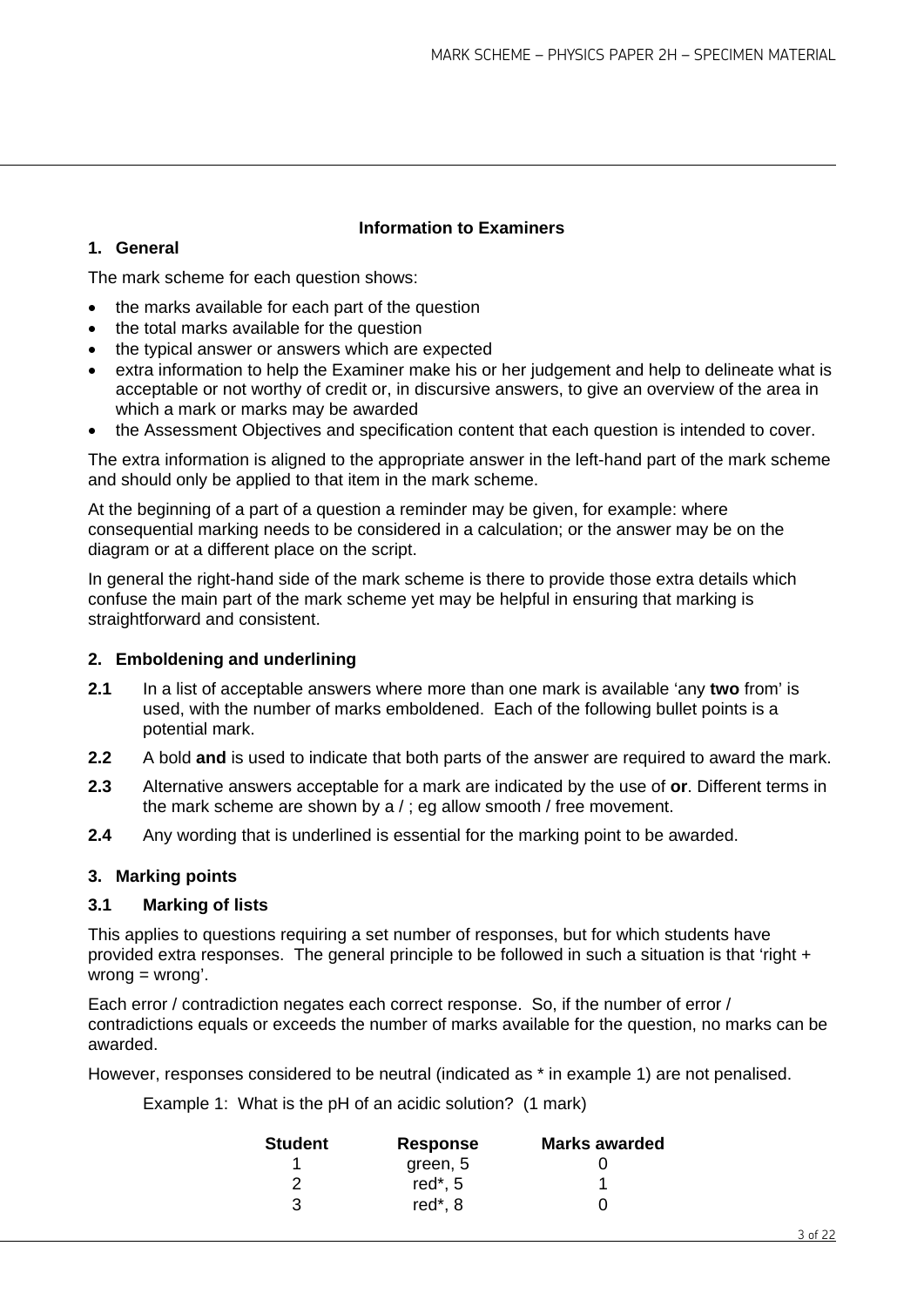Example 2: Name two planets in the solar system. (2 marks)

| <b>Student</b> | <b>Response</b>     | <b>Marks awarded</b> |
|----------------|---------------------|----------------------|
|                | Neptune, Mars, Moon |                      |
|                | Neptune, Sun, Mars, | $\mathbf{0}$         |
|                | Moon                |                      |

#### **3.2 Use of chemical symbols / formulae**

If a student writes a chemical symbol / formula instead of a required chemical name, full credit can be given if the symbol / formula is correct and if, in the context of the question, such action is appropriate.

#### **3.3 Marking procedure for calculations**

Marks should be awarded for each stage of the calculation completed correctly, as students are instructed to show their working.

Full marks can however be given for a correct numerical answer, without any working shown.

#### **3.4 Interpretation of 'it'**

Answers using the word 'it' should be given credit only if it is clear that the 'it' refers to the correct subject.

#### **3.5 Errors carried forward**

Any error in the answers to a structured question should be penalised once only.

Papers should be constructed in such a way that the number of times errors can be carried forward is kept to a minimum. Allowances for errors carried forward are most likely to be restricted to calculation questions and should be shown by the abbreviation e.c.f. in the marking scheme.

#### **3.6 Phonetic spelling**

The phonetic spelling of correct scientific terminology should be credited **unless** there is a possible confusion with another technical term.

#### **3.7 Brackets**

(…..) are used to indicate information which is not essential for the mark to be awarded but is included to help the examiner identify the sense of the answer required.

#### **3.8 Ignore / Insufficient / Do not allow**

Ignore or insufficient are used when the information given is irrelevant to the question or not enough to gain the marking point. Any further correct amplification could gain the marking point.

Do **not** allow means that this is a wrong answer which, even if the correct answer is given as well, will still mean that the mark is not awarded.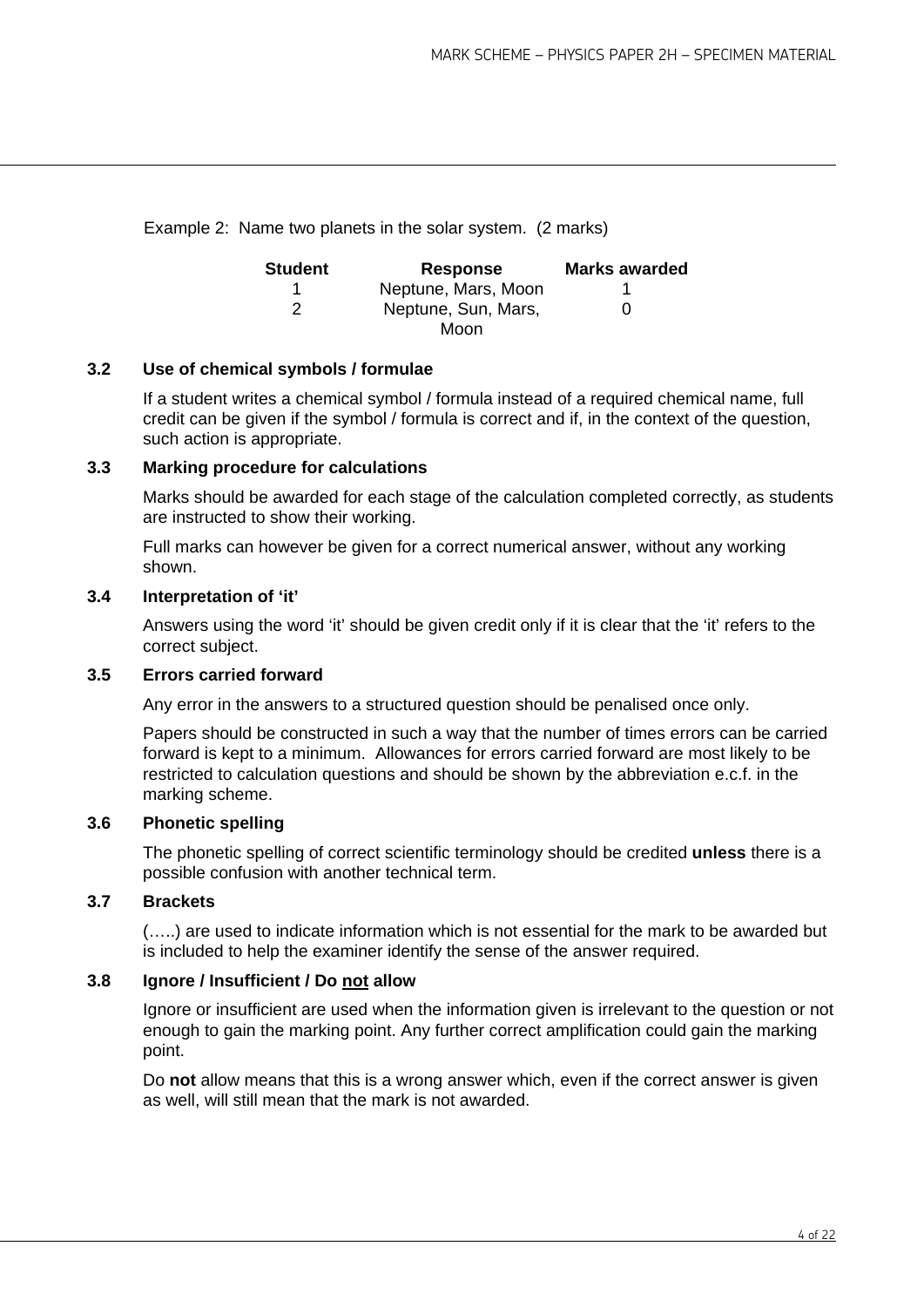# **Level of response marking instructions**

Level of response mark schemes are broken down into levels, each of which has a descriptor. The descriptor for the level shows the average performance for the level. There are marks in each level.

Before you apply the mark scheme to a student's answer read through the answer and annotate it (as instructed) to show the qualities that are being looked for. You can then apply the mark scheme.

# **Step 1 Determine a level**

Start at the lowest level of the mark scheme and use it as a ladder to see whether the answer meets the descriptor for that level. The descriptor for the level indicates the different qualities that might be seen in the student's answer for that level. If it meets the lowest level then go to the next one and decide if it meets this level, and so on, until you have a match between the level descriptor and the answer. With practice and familiarity you will find that for better answers you will be able to quickly skip through the lower levels of the mark scheme.

When assigning a level you should look at the overall quality of the answer and not look to pick holes in small and specific parts of the answer where the student has not performed quite as well as the rest. If the answer covers different aspects of different levels of the mark scheme you should use a best fit approach for defining the level and then use the variability of the response to help decide the mark within the level, ie if the response is predominantly level 3 with a small amount of level 4 material it would be placed in level 3 but be awarded a mark near the top of the level because of the level 4 content.

# **Step 2 Determine a mark**

Once you have assigned a level you need to decide on the mark. The descriptors on how to allocate marks can help with this. The exemplar materials used during standardisation will help. There will be an answer in the standardising materials which will correspond with each level of the mark scheme. This answer will have been awarded a mark by the Lead Examiner. You can compare the student's answer with the example to determine if it is the same standard, better or worse than the example. You can then use this to allocate a mark for the answer based on the Lead Examiner's mark on the example.

You may well need to read back through the answer as you apply the mark scheme to clarify points and assure yourself that the level and the mark are appropriate.

Indicative content in the mark scheme is provided as a guide for examiners. It is not intended to be exhaustive and you must credit other valid points. Students do not have to cover all of the points mentioned in the Indicative content to reach the highest level of the mark scheme.

You should ignore any irrelevant points made. However, full marks can be awarded only if there are no incorrect statements that contradict a correct response.

An answer which contains nothing of relevance to the question must be awarded no marks.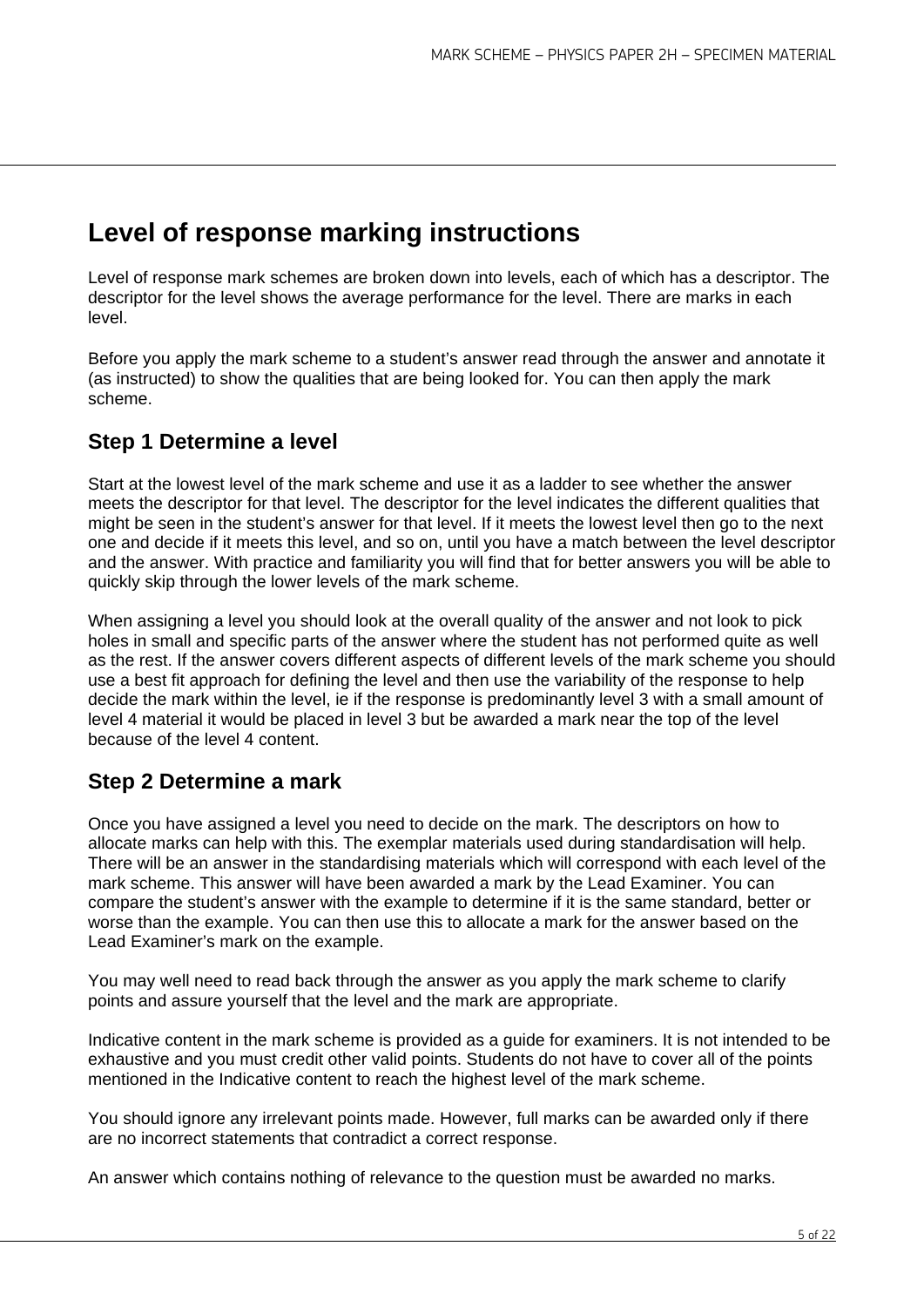| Question     | <b>Answers</b>                                                                         | <b>Extra information</b>                                                             | <b>Mark</b> | AO/<br>Spec. Ref. |
|--------------|----------------------------------------------------------------------------------------|--------------------------------------------------------------------------------------|-------------|-------------------|
| 01.1         | accept any value between 12                                                            |                                                                                      | 1           | AO2/2             |
|              | (mm) and 13(mm) inclusive                                                              |                                                                                      |             | 4.5.3             |
| 01.2         |                                                                                        | accept length for extension<br>throughout                                            |             |                   |
|              | to reduce the error in measuring<br>the extension of the spring                        |                                                                                      | 1           | AO3/3a<br>4.5.3   |
|              | as the ruler at an angle would<br>make the measured extensions<br>shorter              |                                                                                      | 1           |                   |
| 01.3         | 1 (N) to 6 (N)                                                                         | accept from $0(N)$ to $6(N)$                                                         | 1           | AO2/2<br>4.5.3    |
| 01.4         | gives a straight line through the<br>origin                                            |                                                                                      | 1           | AO3/1a<br>4.5.3   |
| 01.5         | any practical technique that<br>would improve the accuracy of<br>length measurement eg |                                                                                      |             | AO3/3b<br>4.5.3   |
|              | use a set square                                                                       |                                                                                      | 1           |                   |
|              | to line up the bottom of the<br>spring with the ruler scale                            |                                                                                      | 1           |                   |
|              | or                                                                                     |                                                                                      |             |                   |
|              | attach a horizontal pointer to the<br>bottom of the spring (1)                         |                                                                                      |             |                   |
|              | so that the pointer goes across<br>the ruler scale (1)                                 |                                                                                      |             |                   |
| 01.6         | the spring has been inelastically<br>deformed                                          |                                                                                      | 1           | AO3/2a            |
|              | because it went past its limit of<br>proportionality                                   | accept elastic limit for limit of<br>proportionality                                 | 1           | AO2/2<br>4.5.3    |
|              |                                                                                        | accept it does not go back to its<br>original length when the weights<br>are removed |             |                   |
| <b>Total</b> |                                                                                        |                                                                                      | 9           |                   |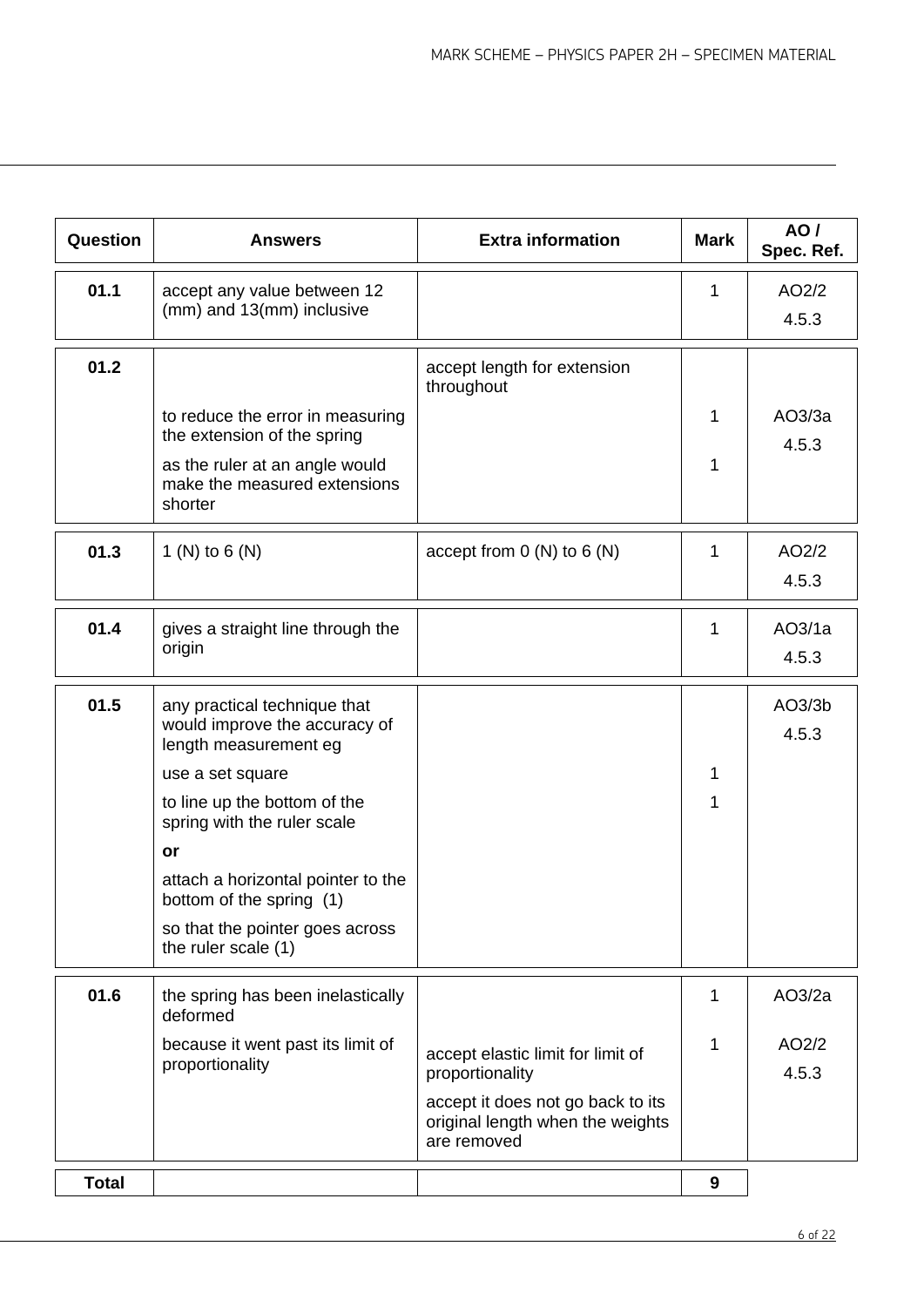| Question     | <b>Answers</b>                                                                          | <b>Extra information</b>       | <b>Mark</b>  | AO/<br>Spec. Ref. |
|--------------|-----------------------------------------------------------------------------------------|--------------------------------|--------------|-------------------|
| 02.1         | red-shift                                                                               |                                | 1            | AO1/1             |
|              |                                                                                         |                                |              | 4.8.2             |
| 02.2         | the further away from the Earth,                                                        |                                | 1            | AO3/1a            |
|              | the faster a galaxy is moving                                                           |                                |              | 4.8.2             |
|              |                                                                                         |                                |              | <b>WS3.5</b>      |
| 02.3         | strength                                                                                |                                |              | AO3/1b            |
|              | as the balloon expands the dots                                                         |                                | 1            | 4.8.2             |
|              | get further apart, representing<br>the galaxies moving apart                            |                                |              | <b>WS1.2</b>      |
|              | weakness                                                                                |                                |              |                   |
|              | dots are only on the surface of<br>the balloon, galaxies are<br>throughout the universe |                                | 1            |                   |
|              | or                                                                                      |                                |              |                   |
|              | there is a limit to how far the<br>balloon can expand                                   |                                |              |                   |
| 02.4         | both theories suggest that the                                                          |                                | 1            | AO1/2             |
|              | Universe is expanding                                                                   |                                |              | 4.8.2             |
| 02.5         | new evidence / observations                                                             | accept specific example of new | $\mathbf{1}$ | AO1/1             |
|              | that cannot be explained by<br>Theory 1                                                 | evidence ie CMBR               |              | 4.8.2             |
|              |                                                                                         |                                |              | <b>WS1.1</b>      |
| <b>Total</b> |                                                                                         |                                | 6            |                   |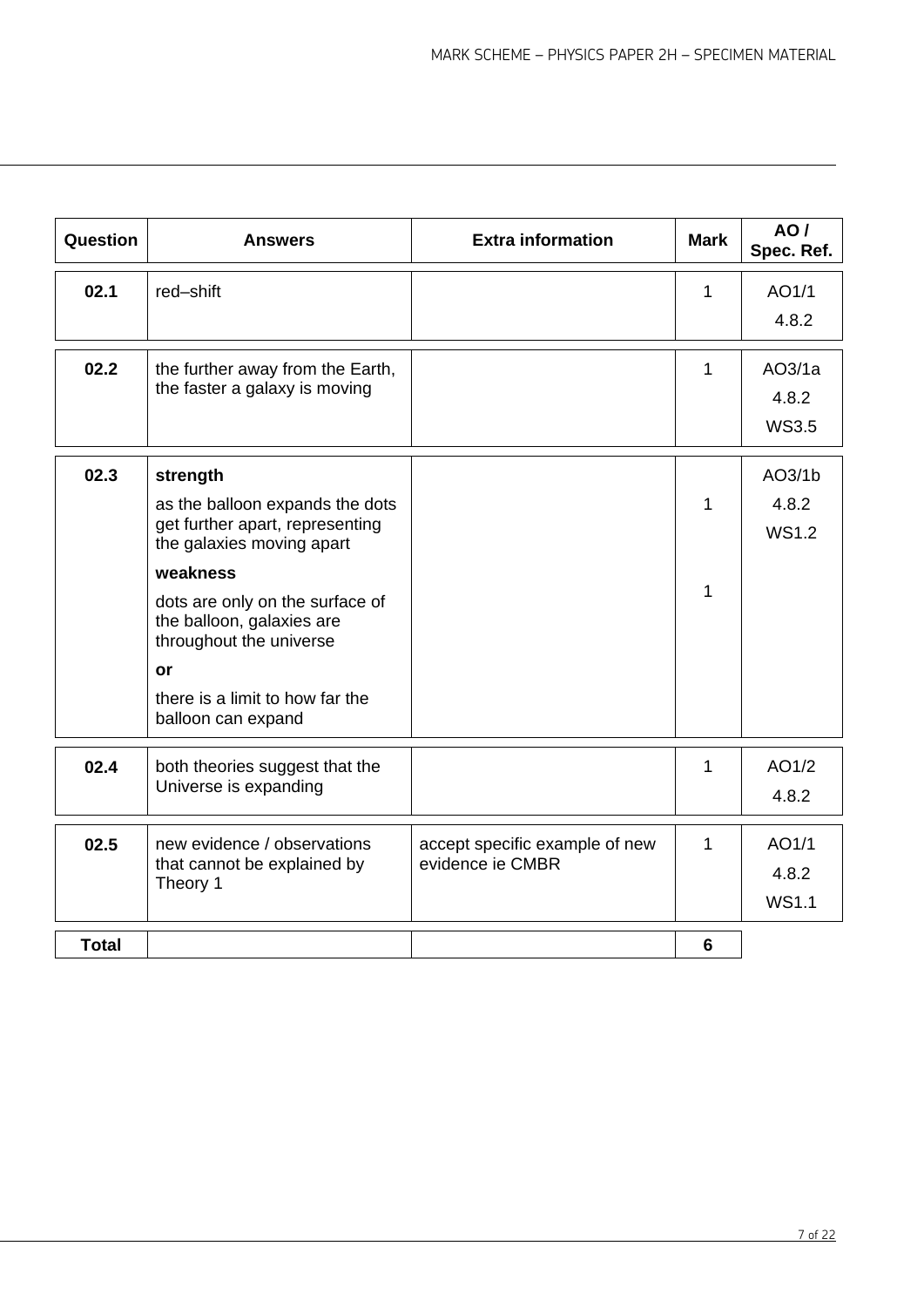| Question | <b>Answers</b>                                                                                                                                                          | <b>Extra information</b>                                                   | <b>Mark</b> | AO/<br>Spec. Ref.            |
|----------|-------------------------------------------------------------------------------------------------------------------------------------------------------------------------|----------------------------------------------------------------------------|-------------|------------------------------|
| 03.1     | image height<br>$magnification =$<br>object height                                                                                                                      |                                                                            | 1           | AO3/1b<br>4.6.2.5            |
|          | dividing by an object height of 1<br>cm gives the same (numerical)<br>value                                                                                             |                                                                            |             |                              |
| 03.2     | accept anything practical that<br>would work eg:<br>use a taller object<br>use a (travelling) microscope<br>attach a scale to the screen and<br>used a magnifying glass |                                                                            |             | AO3/3b<br>4.6.2.5<br>WS2.3/7 |
| 03.3     | both points plotted correctly<br>correct line of best fit drawn                                                                                                         | a curve passing through all<br>points (within 1/2 square), judge<br>by eye |             | AO2/2<br>4.6.2.5<br>WS3.1/2  |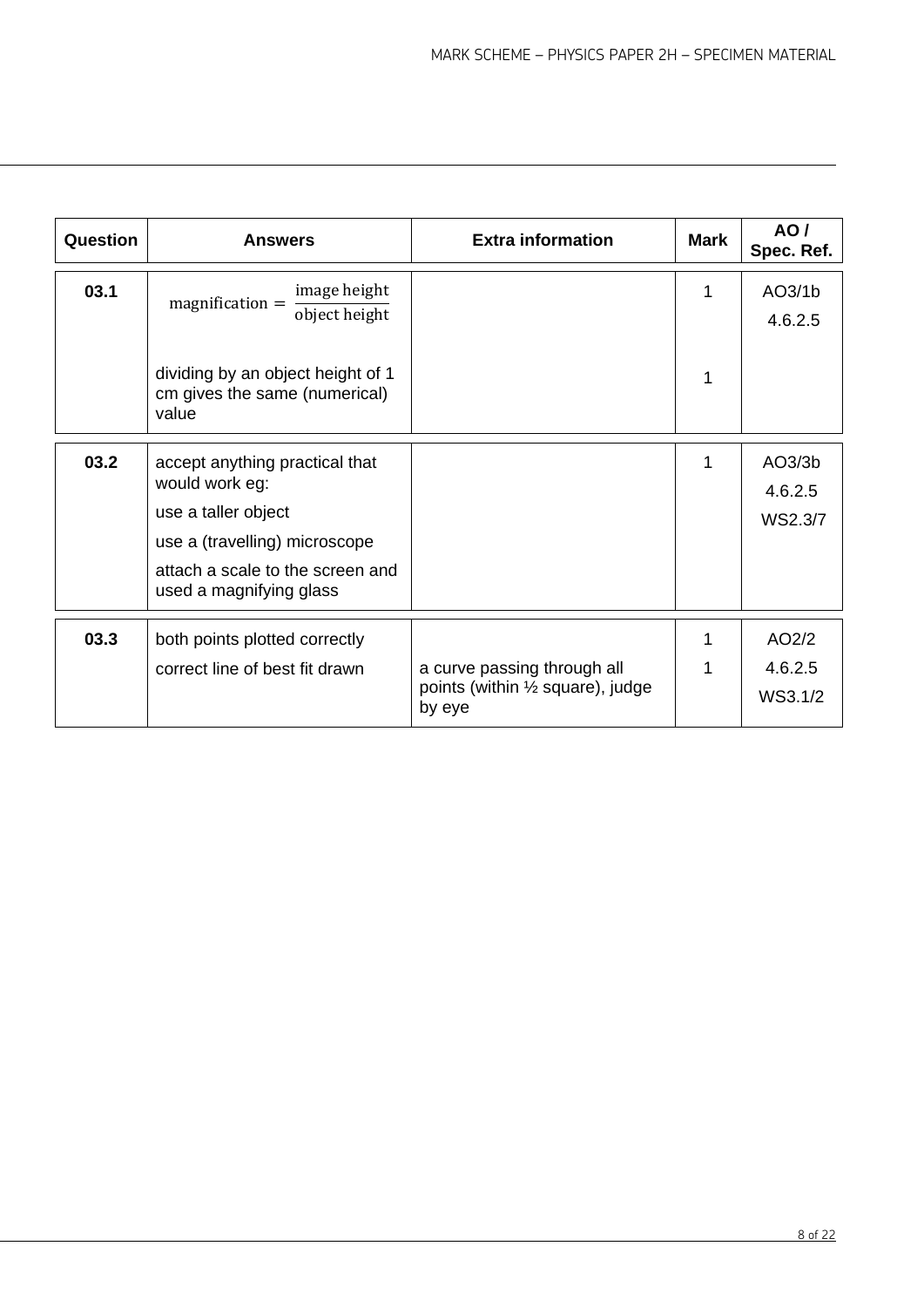| Question     | <b>Answers</b>                                                                                                                | <b>Extra information</b>                                                      | <b>Mark</b> | AO/<br>Spec. Ref.                |
|--------------|-------------------------------------------------------------------------------------------------------------------------------|-------------------------------------------------------------------------------|-------------|----------------------------------|
| 03.4         | values of 1.4 and 0.6 extracted<br>from the graph                                                                             |                                                                               | 1           | AO2/2<br>4.6.2.5                 |
|              | 2.33 times bigger                                                                                                             | accept any number between 2.3<br>and 2.5 inclusive                            | 1           | <b>WS3.5</b>                     |
| 03.5         | by dividing the distance between<br>the lens and the image by the<br>distance between the lens and<br>the object              |                                                                               | 1           | AO3/1a                           |
|              | at least one correct calculation<br>and comparison eg $100 \div 25 = 4$<br>which is the same as the<br>measured magnification |                                                                               | 1           | AO2/2<br>4.6.2.5<br><b>WS3.5</b> |
| 03.6         | any two correct construction<br>lines                                                                                         | construction lines can be dotted<br>or solid                                  | 2           | AO2/2<br>4.6.2.5                 |
|              | upright image drawn correctly                                                                                                 | the image line can be dotted or<br>solid but must show correct<br>orientation | 1           |                                  |
|              |                                                                                                                               | ignore any arrows drawn on<br>construction lines                              |             |                                  |
| <b>Total</b> |                                                                                                                               |                                                                               | 12          |                                  |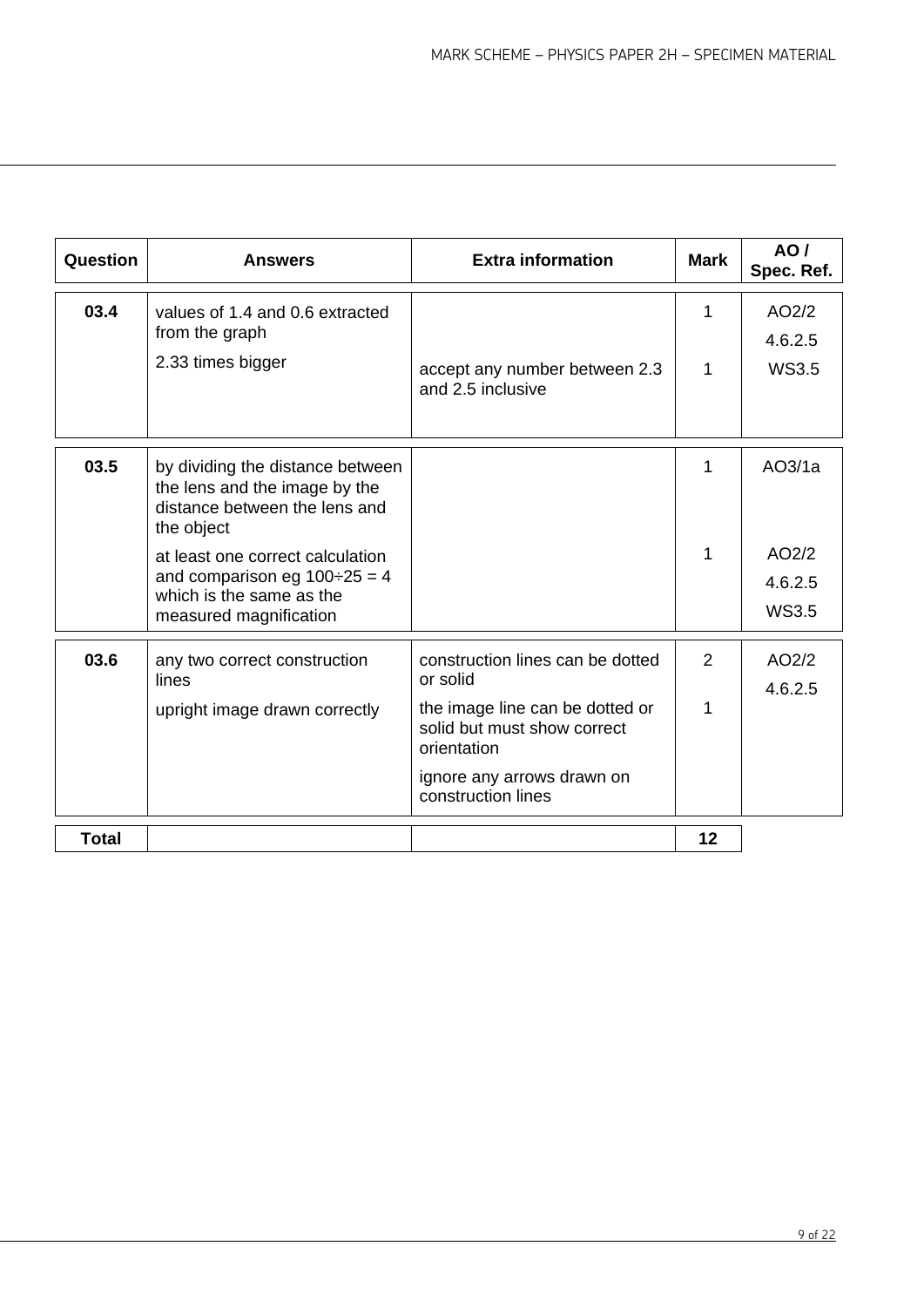| Question     | <b>Answers</b>                                                                                                                                                                                          | <b>Extra information</b> |   | <b>Mark</b>     | AO/<br>Spec. Ref. |
|--------------|---------------------------------------------------------------------------------------------------------------------------------------------------------------------------------------------------------|--------------------------|---|-----------------|-------------------|
| 04.1         | move a (magnetic/plotting)<br>compass around the wire                                                                                                                                                   |                          |   | 1               | AO1/2<br>4.7.2.1  |
|              | the changing direction of the<br>compass needle shows a<br>magnetic field has been<br>produced                                                                                                          |                          |   | 1               |                   |
|              | <b>OR</b>                                                                                                                                                                                               |                          |   |                 |                   |
|              | sprinkle iron filings onto the card<br>(1)                                                                                                                                                              |                          |   |                 |                   |
|              | tapping the card will move the<br>filings to show the magnetic field<br>$(pathern)$ (1)                                                                                                                 |                          |   |                 |                   |
| 04.2         | $3 - 4$<br>Level 2: A detailed and coherent explanation is provided.<br>The response makes logical links between clearly<br>identified, relevant points that explain how the ignition<br>circuit works. |                          |   |                 | AO2/1<br>4.7.2.1  |
|              | Level 1: Simple statements are made. The response may<br>$1 - 2$<br>fail to make logical links between the points raised.                                                                               |                          |   |                 |                   |
|              | No relevant content                                                                                                                                                                                     |                          | 0 |                 |                   |
|              | <b>Indicative content</b>                                                                                                                                                                               |                          |   |                 |                   |
|              | closing the (ignition) switch causes a current to pass<br>through the electromagnet                                                                                                                     |                          |   |                 |                   |
|              | the iron core (of the electromagnet) becomes magnetised                                                                                                                                                 |                          |   |                 |                   |
|              | the electromagnet/iron core attracts the (short side of the)<br>iron arm                                                                                                                                |                          |   |                 |                   |
|              | the iron arm pushes the contacts (inside the<br>$\bullet$<br>electromagnetic switch) together                                                                                                           |                          |   |                 |                   |
|              | the starter motor circuit is complete                                                                                                                                                                   |                          |   |                 |                   |
|              | a current flows through the starter motor (which then turns)                                                                                                                                            |                          |   |                 |                   |
| <b>Total</b> |                                                                                                                                                                                                         |                          |   | $6\phantom{1}6$ |                   |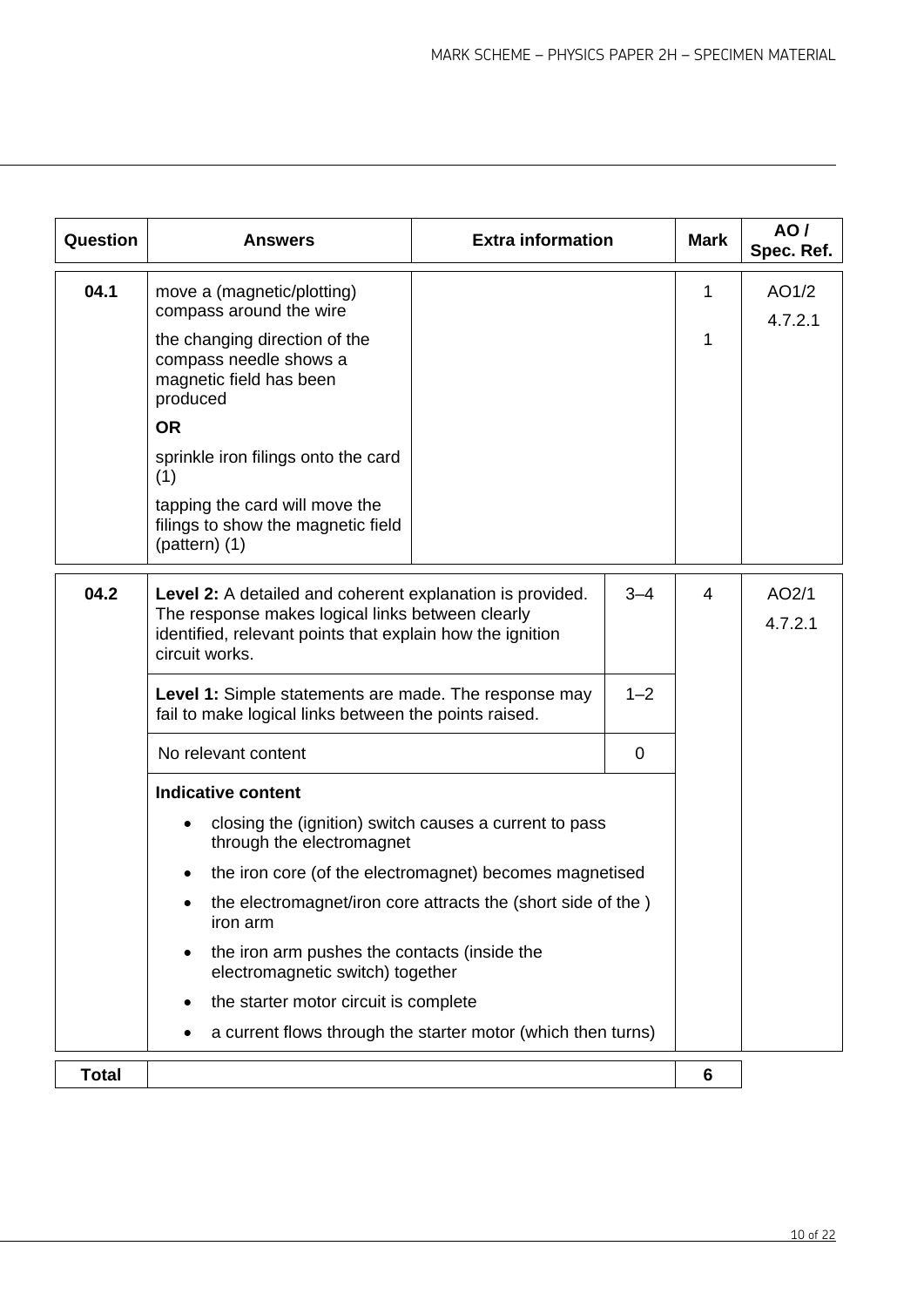| Question     | <b>Answers</b>                                                                                                                                                                                                                                    | <b>Extra information</b>          |         | <b>Mark</b>      | AO /<br>Spec. Ref. |
|--------------|---------------------------------------------------------------------------------------------------------------------------------------------------------------------------------------------------------------------------------------------------|-----------------------------------|---------|------------------|--------------------|
| 05.1         | Level 3: A detailed and coherent plan covering all the<br>$5-6$<br>major steps is provided. The steps in the method are<br>logically ordered. The method would lead to the<br>production of valid results.<br>A source of inaccuracy is provided. |                                   | 6       | AO1/2<br>4.6.2.2 |                    |
|              | <b>Level 2:</b> The bulk of a method is described with mostly<br>relevant detail. The method may not be in a completely<br>logical sequence and may be missing some detail.                                                                       |                                   | $3 - 4$ |                  |                    |
|              | Level 1: Simple statements are made. The response may<br>lack a logical structure and would not lead to the<br>production of valid results.                                                                                                       |                                   | $1 - 2$ |                  |                    |
|              | No relevant content                                                                                                                                                                                                                               |                                   | 0       |                  |                    |
|              | <b>Indicative content</b>                                                                                                                                                                                                                         |                                   |         |                  |                    |
|              | place a glass block on a piece of paper                                                                                                                                                                                                           |                                   |         |                  |                    |
|              | draw around the glass block and then remove from the paper                                                                                                                                                                                        |                                   |         |                  |                    |
|              | draw a line at $90^\circ$ to one side of the block (the normal)                                                                                                                                                                                   |                                   |         |                  |                    |
|              | use a protractor to measure and then draw a line at an angle of $20^{\circ}$<br>to the normal                                                                                                                                                     |                                   |         |                  |                    |
|              | replace the glass block                                                                                                                                                                                                                           |                                   |         |                  |                    |
|              | using a ray box and slit point the ray of light down the drawn line                                                                                                                                                                               |                                   |         |                  |                    |
|              | mark the ray of light emerging from the block                                                                                                                                                                                                     |                                   |         |                  |                    |
|              | remove the block and draw in the refracted ray                                                                                                                                                                                                    |                                   |         |                  |                    |
|              | measure the angle of refraction with a protractor                                                                                                                                                                                                 |                                   |         |                  |                    |
|              | repeat the procedure for a range of values of the angle of incidence                                                                                                                                                                              |                                   |         |                  |                    |
|              | possible source of inaccuracy                                                                                                                                                                                                                     |                                   |         |                  |                    |
|              | the width of the light ray                                                                                                                                                                                                                        |                                   |         |                  |                    |
|              | which makes it difficult to judge where the centre of the ray is                                                                                                                                                                                  |                                   |         |                  |                    |
| 05.2         | velocity/speed of the light                                                                                                                                                                                                                       | allow velocity/speed of the light |         | 1                | AO1/1              |
|              | decreases                                                                                                                                                                                                                                         | changes                           |         |                  | 4.6.2.2            |
| <b>Total</b> |                                                                                                                                                                                                                                                   |                                   |         | $\overline{7}$   |                    |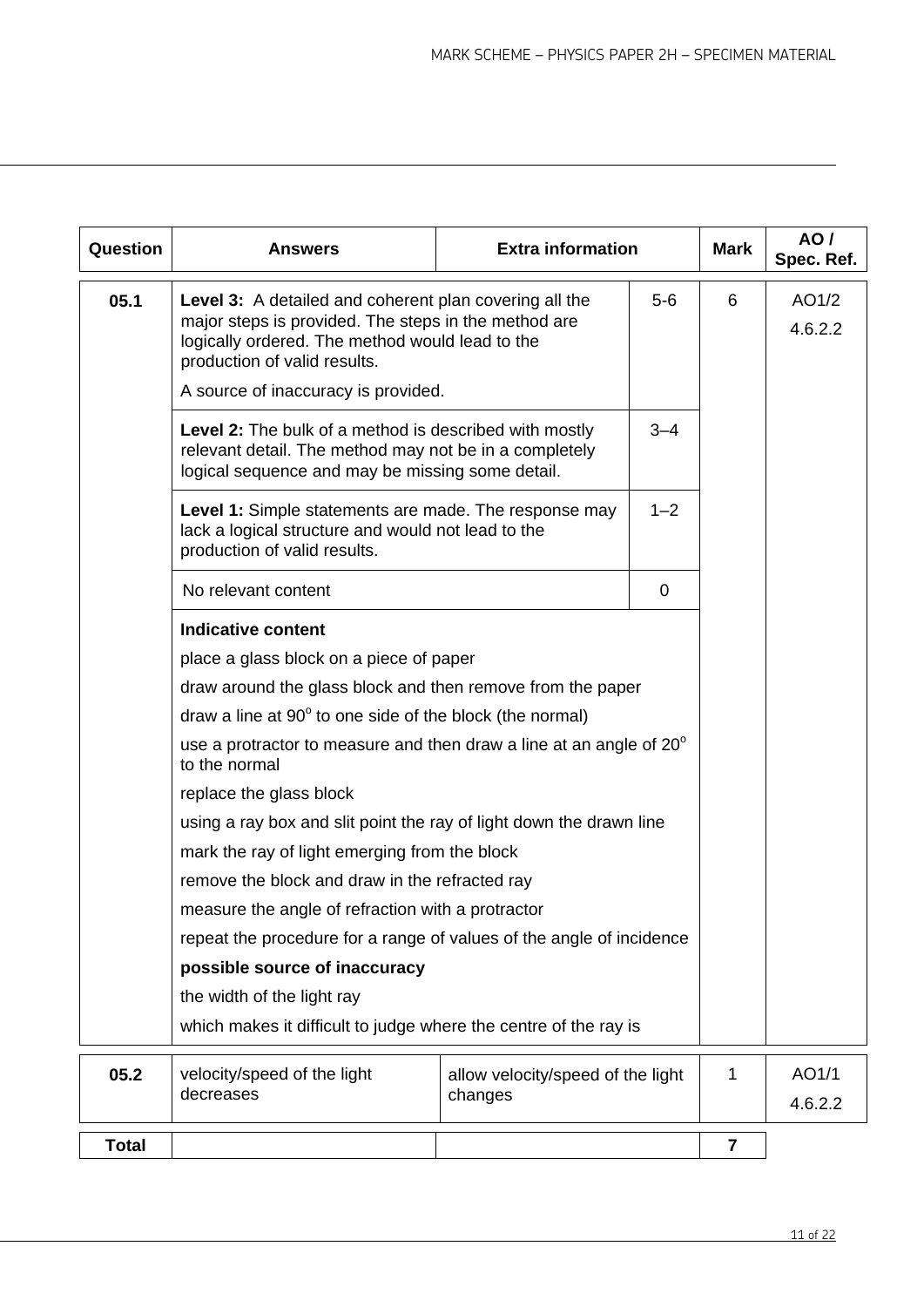| Question     | <b>Answers</b>                                                                             | <b>Extra information</b>                                                                                                                                                                                     | <b>Mark</b> | AO/<br>Spec. Ref.                 |
|--------------|--------------------------------------------------------------------------------------------|--------------------------------------------------------------------------------------------------------------------------------------------------------------------------------------------------------------|-------------|-----------------------------------|
| 06.1         | It is easily magnetised.                                                                   |                                                                                                                                                                                                              | 1           | AO1/1<br>4.7.3.3                  |
| 06.2         | p.d. across the secondary coil<br>is smaller (than p.d. across the<br>primary coil)        |                                                                                                                                                                                                              | 1           | AO3/2a<br>4.7.3.3<br><b>WS3.5</b> |
| 06.3         | ratio $\underline{V}_p = \underline{6}$<br>$V_s$ 12<br>$6 = 50$<br>12 $N_p$<br>$N_p = 100$ | accept any other correct ratio<br>taken from the graph<br>use of the correct turns ratio and<br>substitution or correct<br>transformation and substitution<br>allow 100 with no working shown<br>for 3 marks | 1<br>1<br>1 | AO2/1<br>4.7.3.3                  |
| <b>Total</b> |                                                                                            |                                                                                                                                                                                                              | 5           |                                   |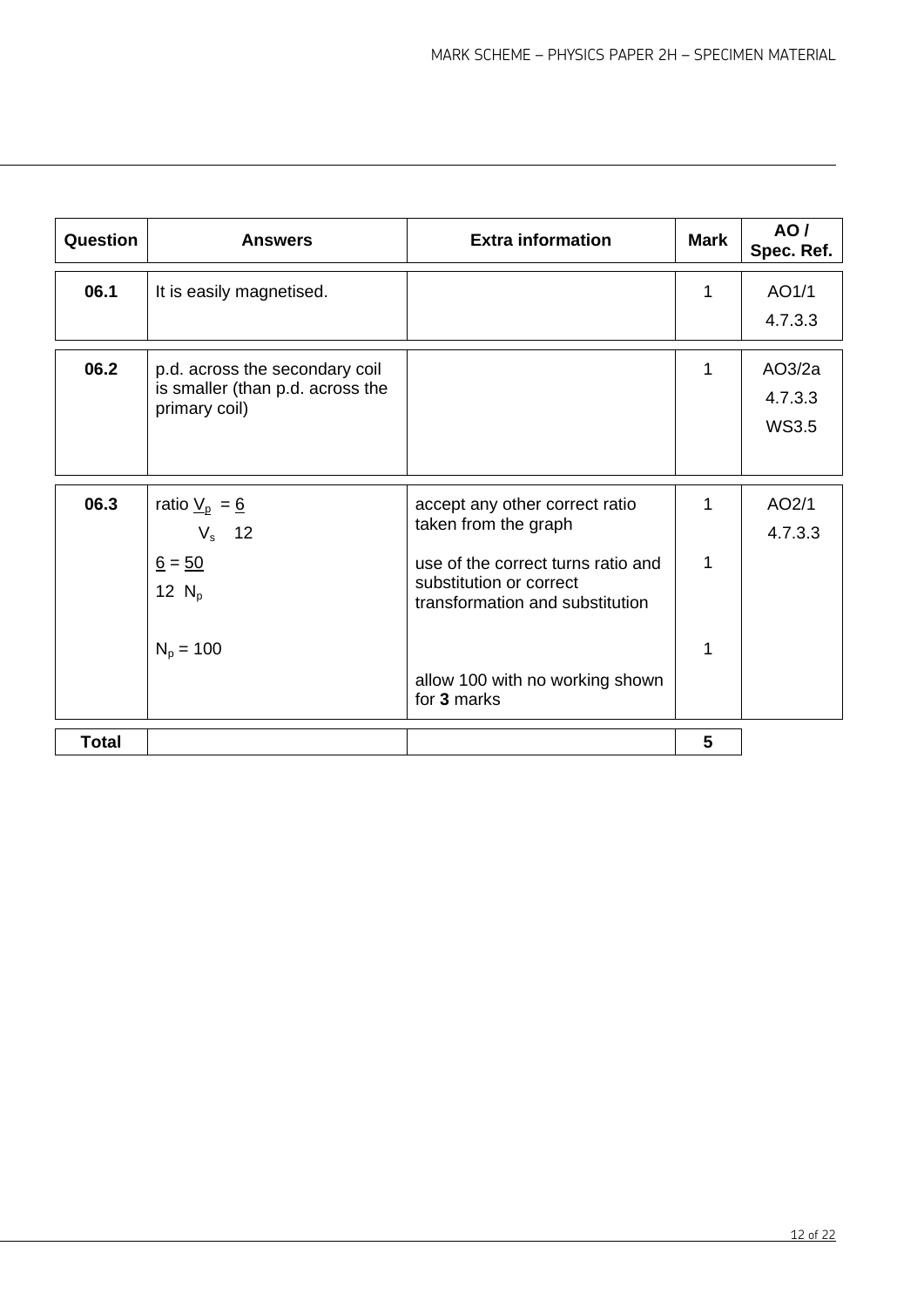| Question | <b>Answers</b>                                                                                                                                                                                                                                                                 | <b>Extra information</b>                                                                                                                             | <b>Mark</b>    | AO/<br>Spec. Ref.                    |
|----------|--------------------------------------------------------------------------------------------------------------------------------------------------------------------------------------------------------------------------------------------------------------------------------|------------------------------------------------------------------------------------------------------------------------------------------------------|----------------|--------------------------------------|
| 07.1     | any sensible suggestion eg<br>theory supported by results<br>$\bullet$<br>from other experiments<br>could not believe the<br>$\bullet$<br>'theory' could be wrong<br>'theory' is the basis of many<br>$\bullet$<br>other ideas                                                 |                                                                                                                                                      | 1              | AO2/2<br>4.5.6<br><b>WS1.1</b>       |
| 07.2     | any two from:<br>to allow peer review of data<br>$\bullet$<br>to assess the reproducibility<br>$\bullet$<br>of the data<br>to promote further enquiry /<br>$\bullet$<br>experiments<br>to encourage other<br>$\bullet$<br>scientists to develop<br>explanations / new theories |                                                                                                                                                      | $\overline{2}$ | AO3/2a<br>4.5.6<br><b>WS1.6</b>      |
| 07.3     | 730 000 = 300 007 400 x time<br>730 000<br>$time =$<br>300 007 400<br>$2.43(3273) \times 10^{-3}$ s                                                                                                                                                                            | this step without the previous<br>step stated gains 2 marks<br>accept 0.00243(3273) s<br>allow 2.43(3273) x $10^{-3}$ with no<br>working for 4 marks | 1<br>1<br>1    | AO2/1<br>AO2/1<br>AO2/1<br>4.5.6.1.2 |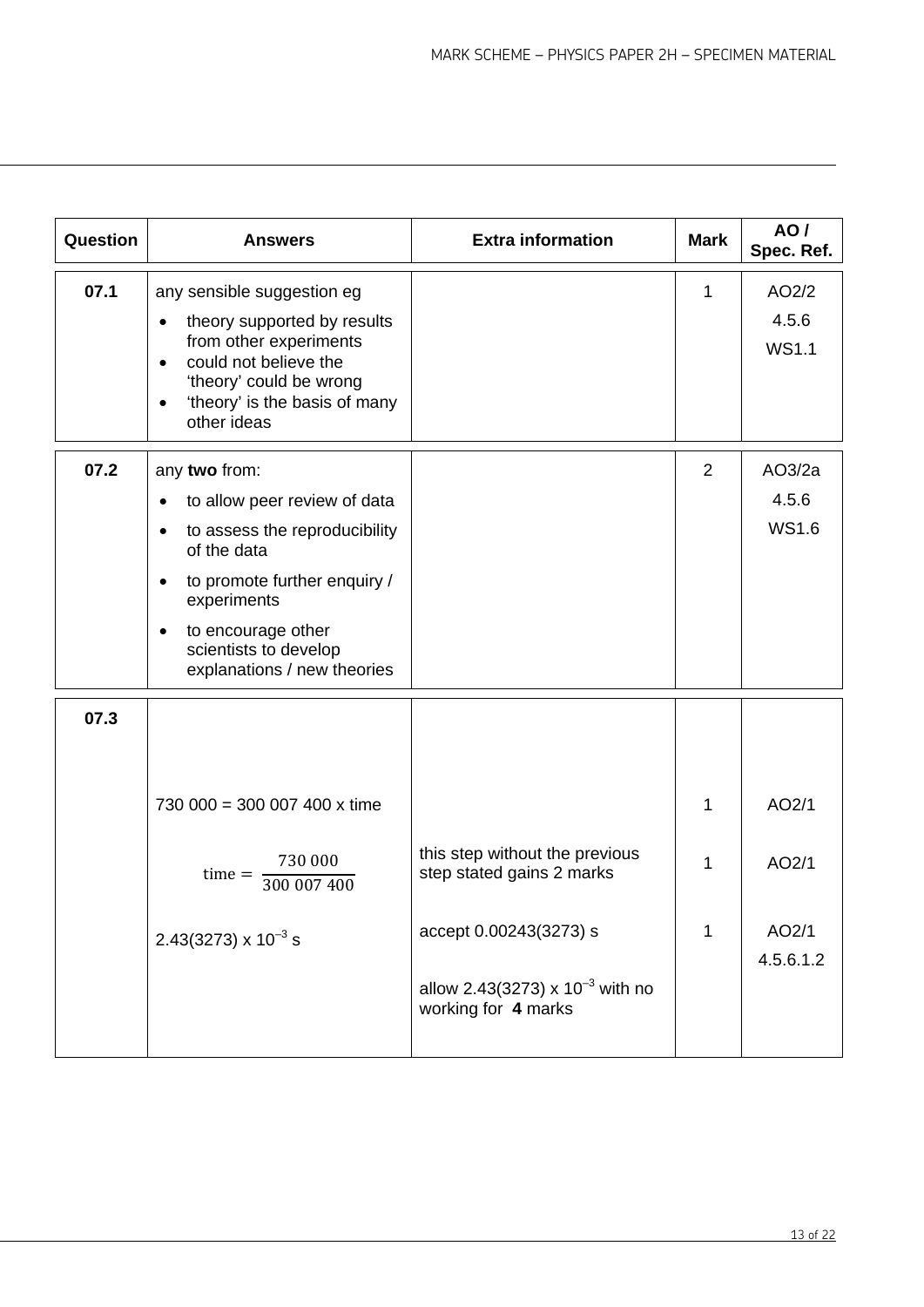| Question     | <b>Answers</b>                                                    | <b>Extra information</b> | <b>Mark</b> | AO/<br>Spec. Ref.               |
|--------------|-------------------------------------------------------------------|--------------------------|-------------|---------------------------------|
| 07.4         | $60 \times 10^{-9}$ s                                             |                          | 1           | AO1/1<br>4.5.6<br><b>WS4.4</b>  |
| 07.5         | systematic error                                                  |                          | 1           | AO3/2a<br>4.5.6<br><b>WS3.7</b> |
| 07.6         | add on 60 nanoseconds to each<br>time recorded (then recalculate) |                          | 1           | AO3/3b<br>4.5.6<br><b>WS3.7</b> |
| <b>Total</b> |                                                                   |                          | 9           |                                 |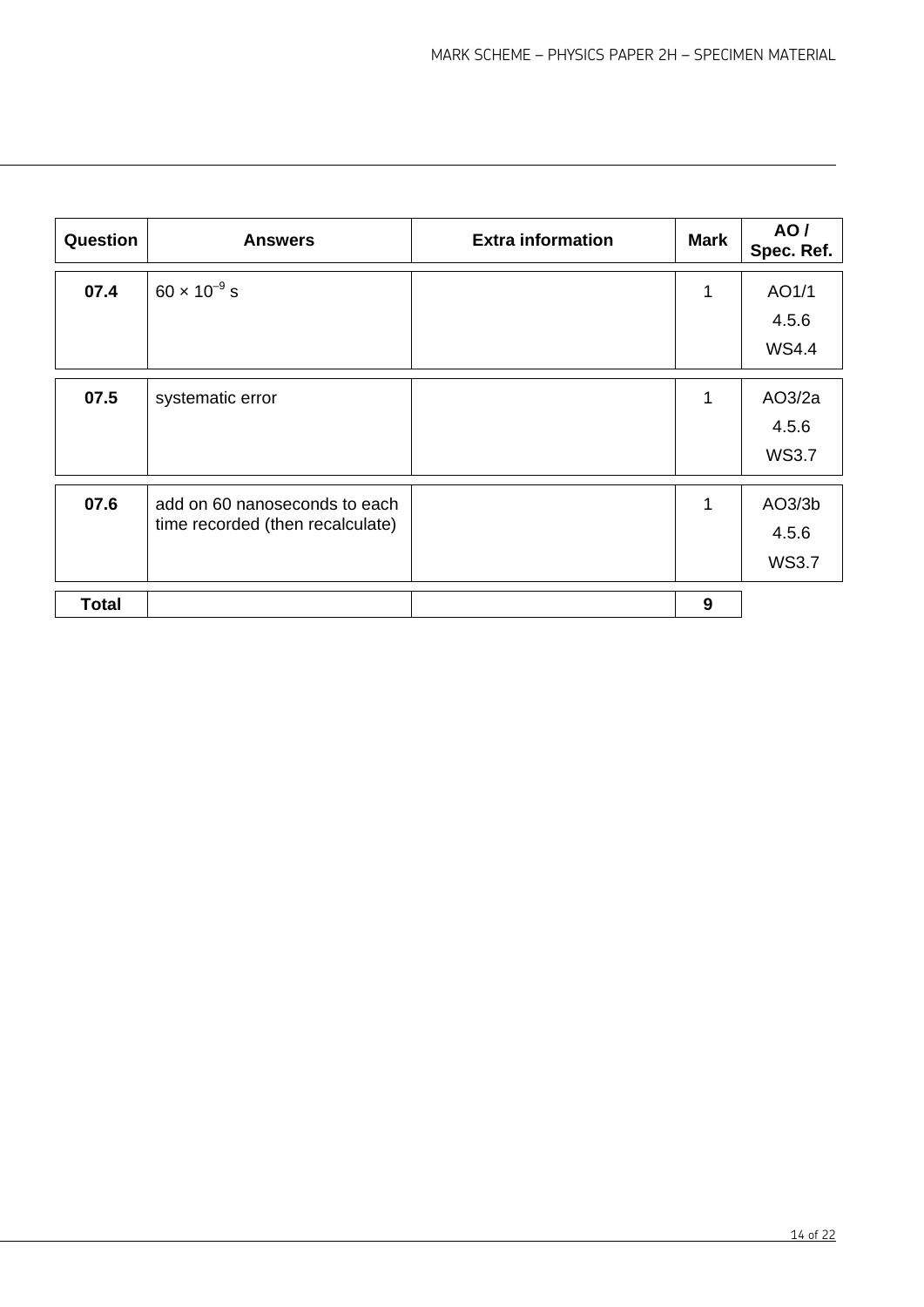| Question     | <b>Answers</b>                                                                            | <b>Extra information</b>                                            | <b>Mark</b> | AO/<br>Spec. Ref.  |
|--------------|-------------------------------------------------------------------------------------------|---------------------------------------------------------------------|-------------|--------------------|
| 08.1         | distance is a scalar and<br>displacement is a vector<br>or                                |                                                                     | 1           | AO1/1<br>4.5.6.1.1 |
|              | distance has magnitude only,<br>displacement has magnitude<br>and direction               |                                                                     |             |                    |
| 08.2         | 37.5 km                                                                                   | accept any value between 37.0<br>and 38.0 inclusive                 | 1           | AO2/2<br>4.5.6.1.1 |
|              | 062° or N62°E                                                                             | accept 62° to the right of the<br>vertical                          | 1           |                    |
|              |                                                                                           | accept an angle in the range $60^{\circ}$<br>$-64^\circ$            |             |                    |
|              |                                                                                           | accept the angle correctly<br>measured and marked on the<br>diagram |             |                    |
| 08.3         | train changes direction so<br>velocity changes                                            |                                                                     | 1           | AO1/1              |
|              | acceleration is the rate of<br>change of velocity                                         |                                                                     | 1           | 4.5.6.1.3/5        |
| 08.4         | number of squares below line =<br>17                                                      | accept any number between 16<br>and 18 inclusive                    | 1           | AO2/2              |
|              | each square represents 500 m                                                              |                                                                     | 1           | 4.5.6.1.5          |
|              | distance = number of squares $x$<br>value of each square correctly<br>calculated - 8500 m |                                                                     | 1           |                    |
| <b>Total</b> |                                                                                           |                                                                     | 8           |                    |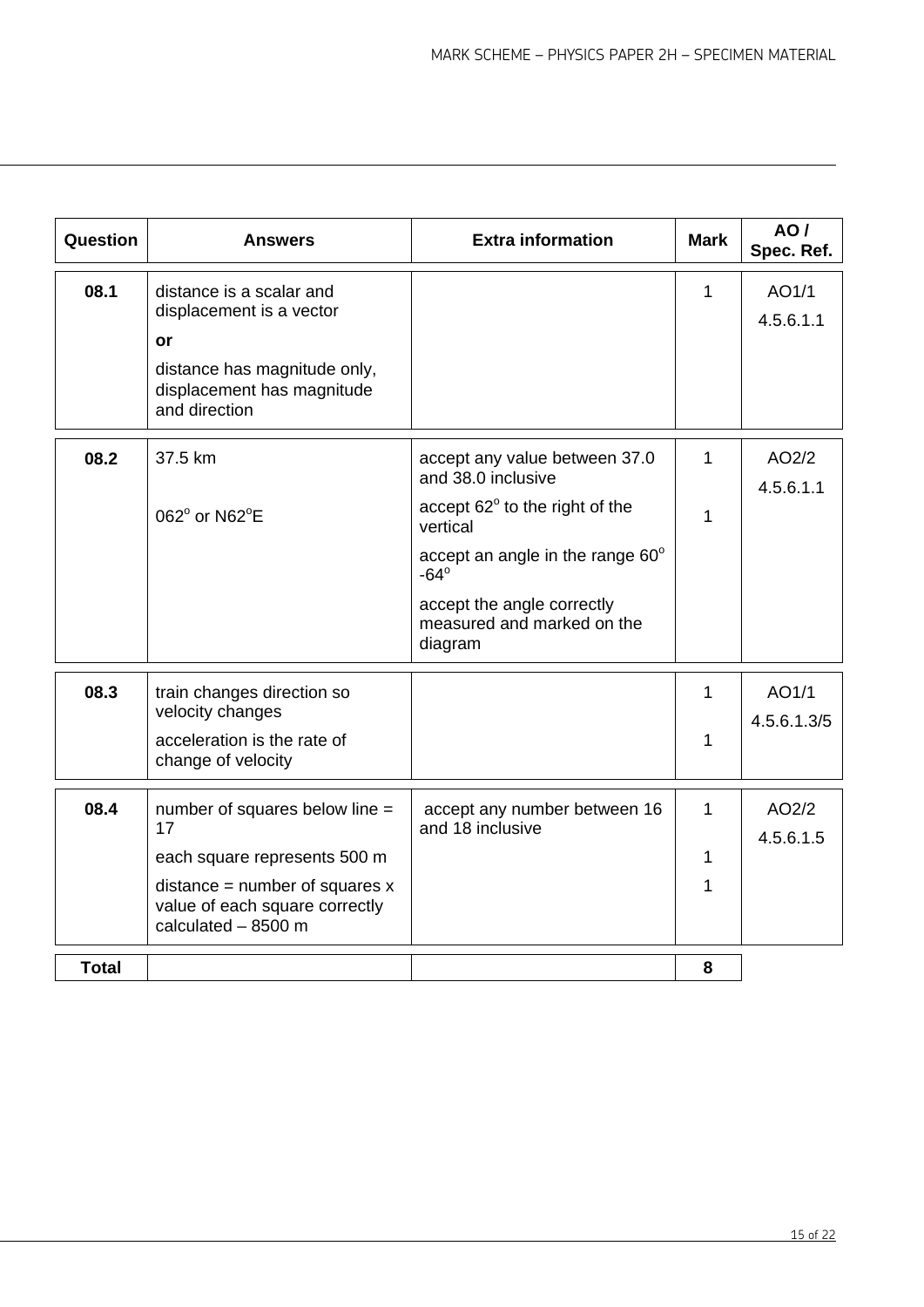| Question | <b>Answers</b>                                                                                                                                                                                                                                                                                     | <b>Extra information</b>                       | <b>Mark</b>       | AO/<br>Spec. Ref.          |
|----------|----------------------------------------------------------------------------------------------------------------------------------------------------------------------------------------------------------------------------------------------------------------------------------------------------|------------------------------------------------|-------------------|----------------------------|
| 09.1     | the distance travelled under the<br>braking force                                                                                                                                                                                                                                                  |                                                | 1                 | AO1/1<br>4.5.6.3.1         |
| 09.2     | the reaction time will increase<br>increasing the thinking distance<br>(and so increasing stopping<br>distance)                                                                                                                                                                                    | increases stopping distance is<br>insufficient | $\mathbf{1}$<br>1 | AO1/1<br>4.5.6.3.2         |
| 09.3     | No, because although when the<br>speed increases the thinking<br>distance increases by the same<br>factor the braking distance does<br>not.<br>eg<br>increasing from 10 m/s to 20<br>m/s increases thinking distance<br>from 6 m to 12 m but the braking<br>distance increases from 6 m to<br>24 m |                                                | 1<br>1            | AO3/1a<br>4.5.6<br>WS3.3/5 |
| 09.4     | If the sled accelerates the value<br>for the constant of friction will be<br>wrong.                                                                                                                                                                                                                |                                                | 1                 | AO1/2<br>4.5.6.2.1         |
| 09.5     | only a (the horizontal)<br>component of the force would<br>be pulling the sled forward<br>the vertical component of the<br>force (effectively) lifts the sled<br>reducing the force of the surface<br>on the sled                                                                                  |                                                | 1<br>1            | AO1/2<br>4.5.1.2           |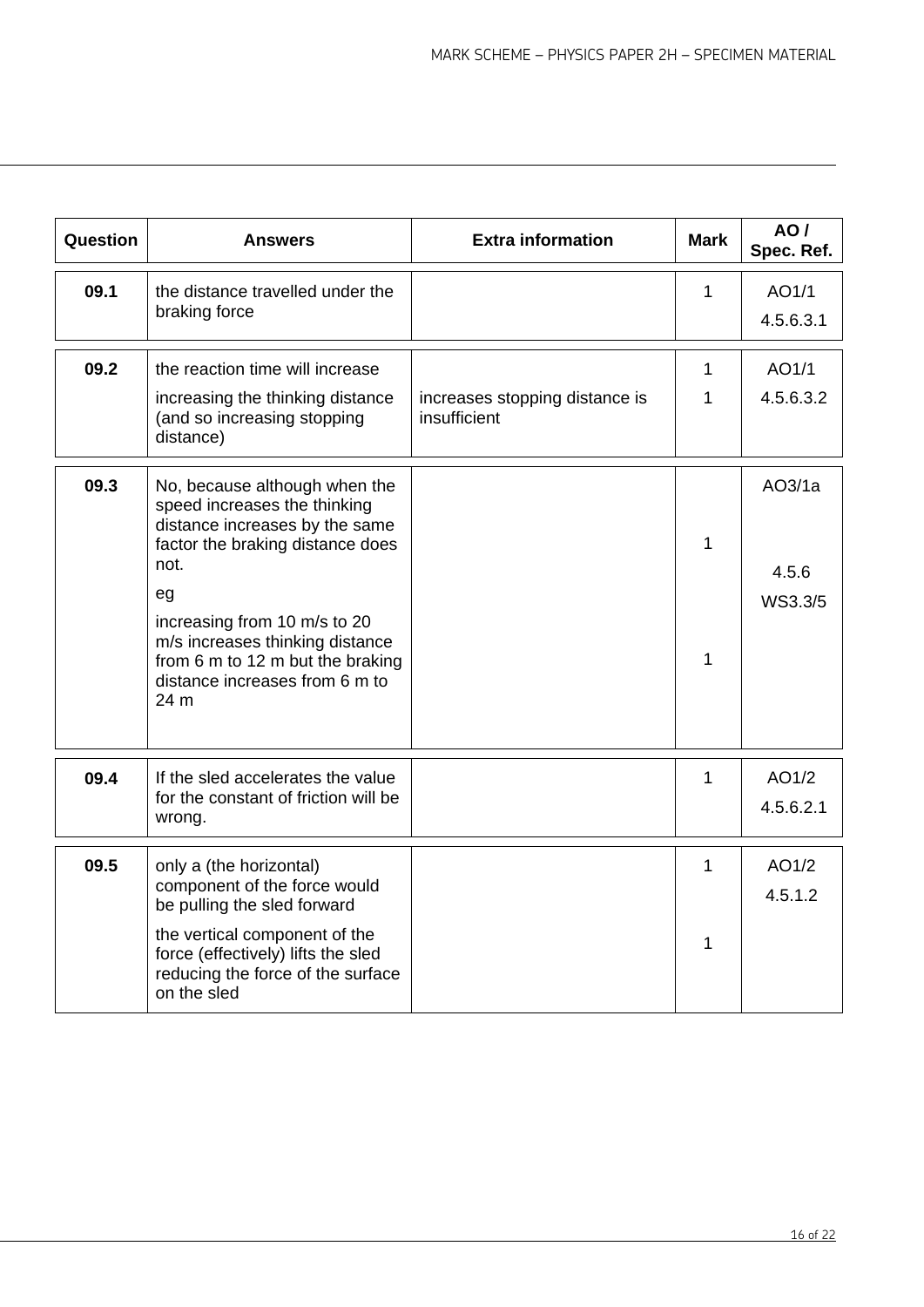| Question     | <b>Answers</b>                                            | <b>Extra information</b>                                                                                                                                                                  | Mark | AO/<br>Spec. Ref.           |
|--------------|-----------------------------------------------------------|-------------------------------------------------------------------------------------------------------------------------------------------------------------------------------------------|------|-----------------------------|
| 09.6         | $- u^2 = 2 \times -7.2 \times 22$<br>$u = 17.7(99)$<br>18 | award this mark even with $0^2$<br>and / or the negative sign<br>missing<br>allow 18 with no working shown<br>for 3 marks<br>allow 17.7(99) then incorrectly<br>rounded to 17 for 2 marks | 1    | AO2/2<br>4.5.6.1.5<br>WS4.6 |
| <b>Total</b> |                                                           |                                                                                                                                                                                           | 11   |                             |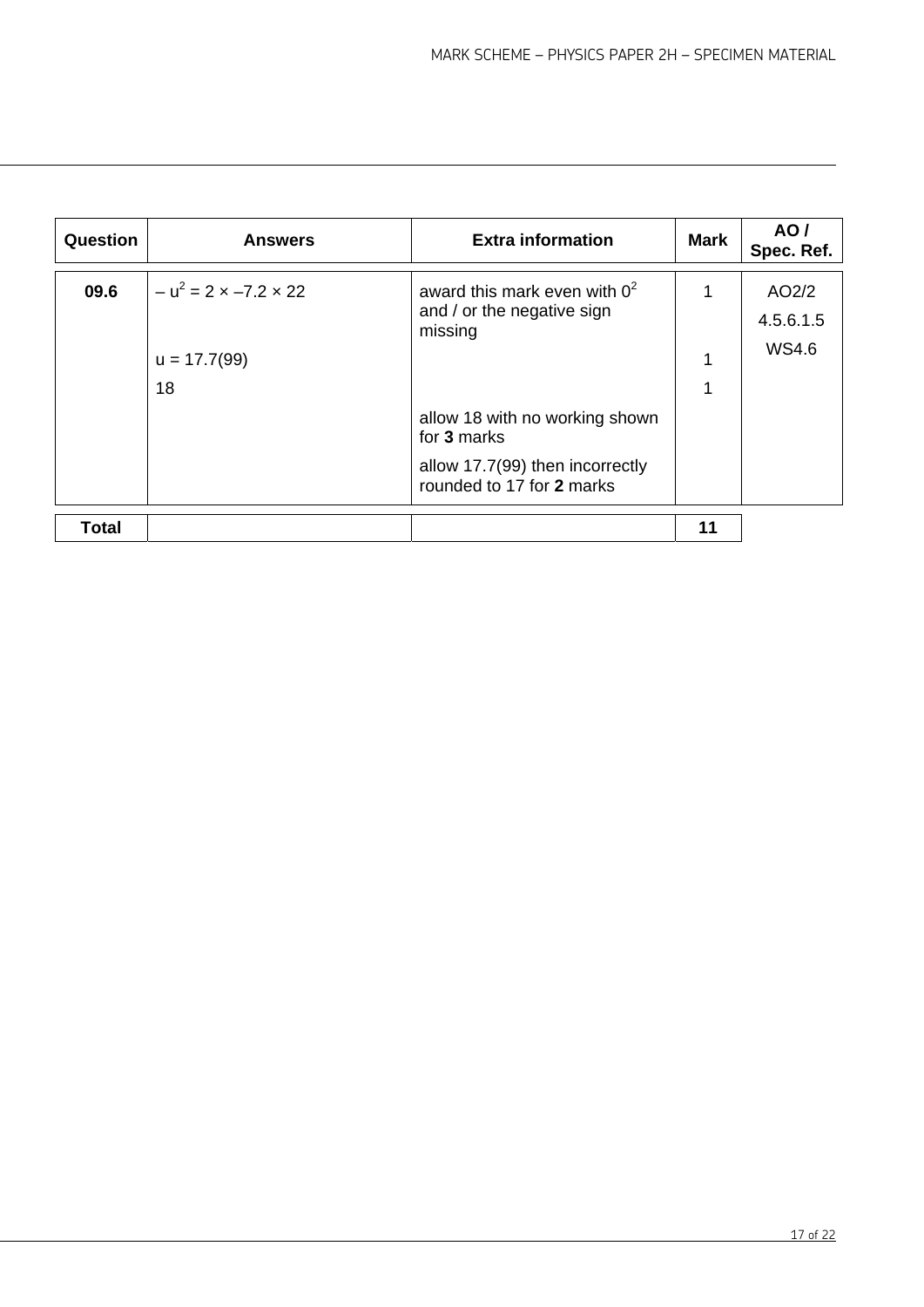| Question | <b>Answers</b>                                                                                               | <b>Extra information</b>                                            | <b>Mark</b> | AO/<br>Spec. Ref. |
|----------|--------------------------------------------------------------------------------------------------------------|---------------------------------------------------------------------|-------------|-------------------|
| 10.1     | air molecules colliding with a<br>surface create pressure                                                    |                                                                     | 1           | AO1/1<br>4.5.5.2  |
|          | at increasing altitude distance<br>between molecules increases                                               |                                                                     | 1           |                   |
|          | or<br>at increasing altitude fewer<br>molecules (above a surface)                                            |                                                                     |             |                   |
|          | so number of collisions with a<br>surface decreases                                                          |                                                                     | 1           |                   |
|          | or                                                                                                           |                                                                     |             |                   |
|          | or so always less weight of air<br>than below (the surface)                                                  |                                                                     |             |                   |
| 10.2     | atmospheric pressure = 20 kPa<br>from graph and conversion of<br>810 cm <sup>2</sup> to 0.081 m <sup>2</sup> | allow ecf for an incorrect value<br>clearly obtained from the graph | 1           | AO2/1             |
|          | $5 \times 10^4 = \underline{F}$<br>0.081                                                                     |                                                                     | 1           | AO2/1             |
|          | $F = 5 \times 10^4 \times 0.081$                                                                             |                                                                     | 1           | AO2/1             |
|          | 4050                                                                                                         |                                                                     |             | AO2/1             |
|          | 4100 (N)                                                                                                     |                                                                     | 1           | AO2/1             |
|          |                                                                                                              | allow 4100 (N) with no working<br>shown for 5 marks                 |             | 4.5.5.1.1         |
|          |                                                                                                              | allow 4050 with no working<br>shown for 4 marks                     |             |                   |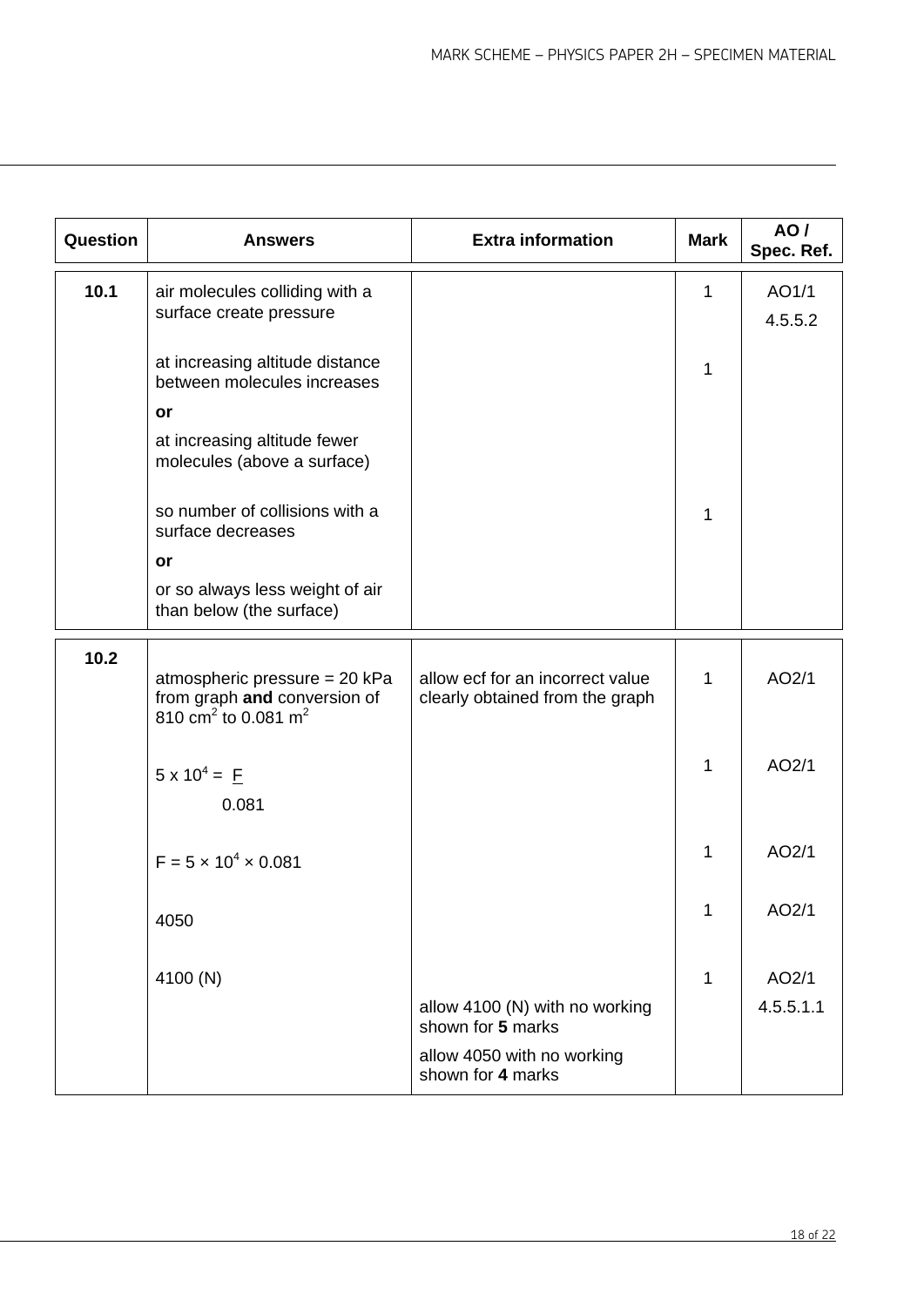| Question | <b>Answers</b>                                                                                                                  | <b>Extra information</b> | <b>Mark</b> | AO /<br>Spec. Ref. |
|----------|---------------------------------------------------------------------------------------------------------------------------------|--------------------------|-------------|--------------------|
| 10.3     | force from air pressure acting<br>from inside to outside bigger<br>than force acting inwards<br>so keeps the window in position |                          |             | AO2/1<br>4.5.5.1.1 |
| Total    |                                                                                                                                 |                          | 10          |                    |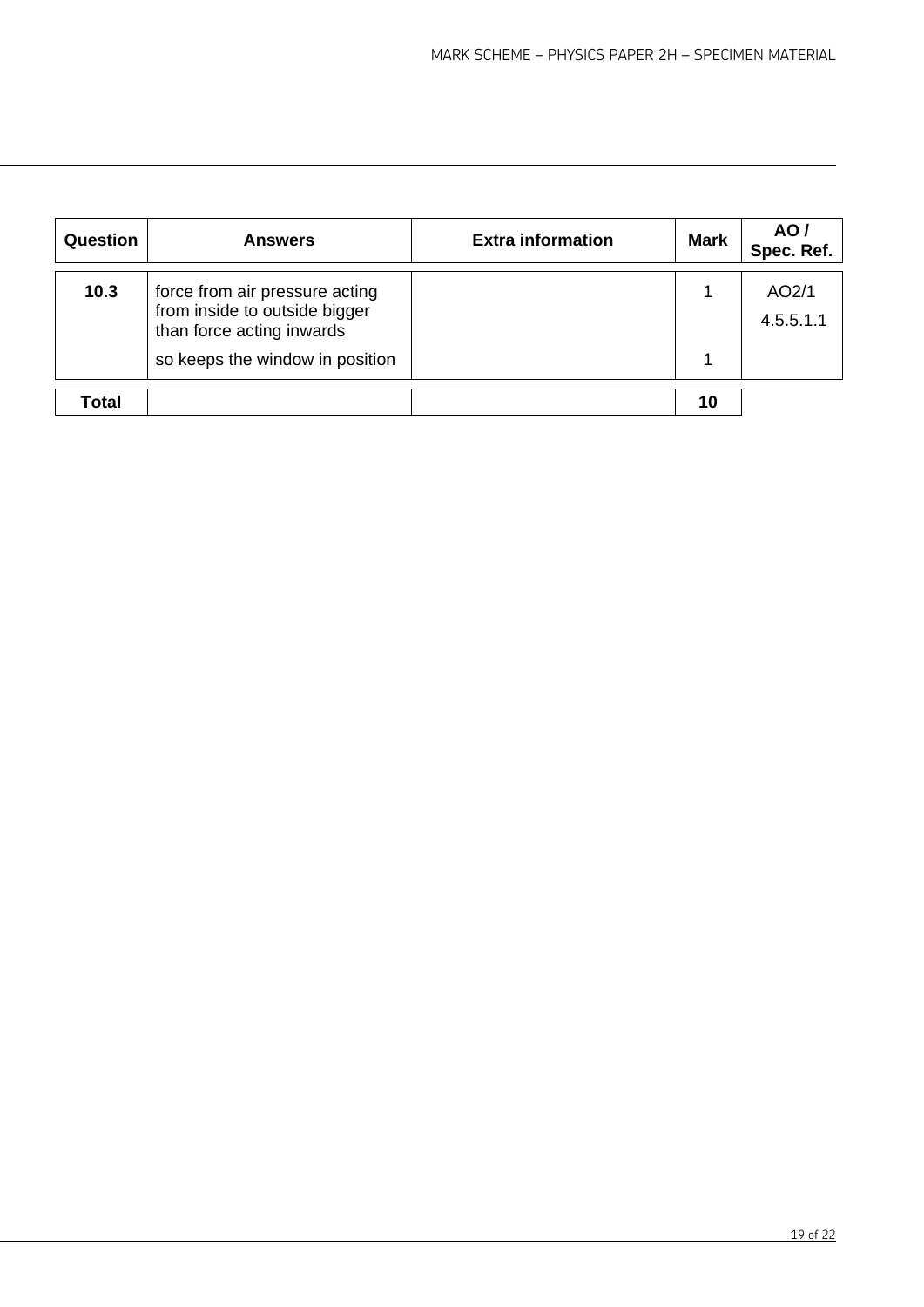| Question | <b>Answers</b>                                                                                                                                                                                                                    | <b>Extra information</b>                             | <b>Mark</b> | AO / Spec.<br>Ref.                   |
|----------|-----------------------------------------------------------------------------------------------------------------------------------------------------------------------------------------------------------------------------------|------------------------------------------------------|-------------|--------------------------------------|
| 11.1     | in a longitudinal wave the<br>oscillations/vibrations are<br>parallel to the direction of<br>energy transfer.<br>in a transverse wave the<br>oscillations/vibrations are<br>perpendicular to the direction of<br>energy transfer. | accept wave travel for energy<br>transfer throughout |             | AO1/1<br>4.6.1.1<br>AO1/1<br>4.6.1.1 |
| 11.2     | accept any sensible suggestion<br>eg. a vibrating drum skin does<br>not move the air away to create<br>a vacuum (around the drum)                                                                                                 |                                                      |             | AO1/2<br>4.6.1.1                     |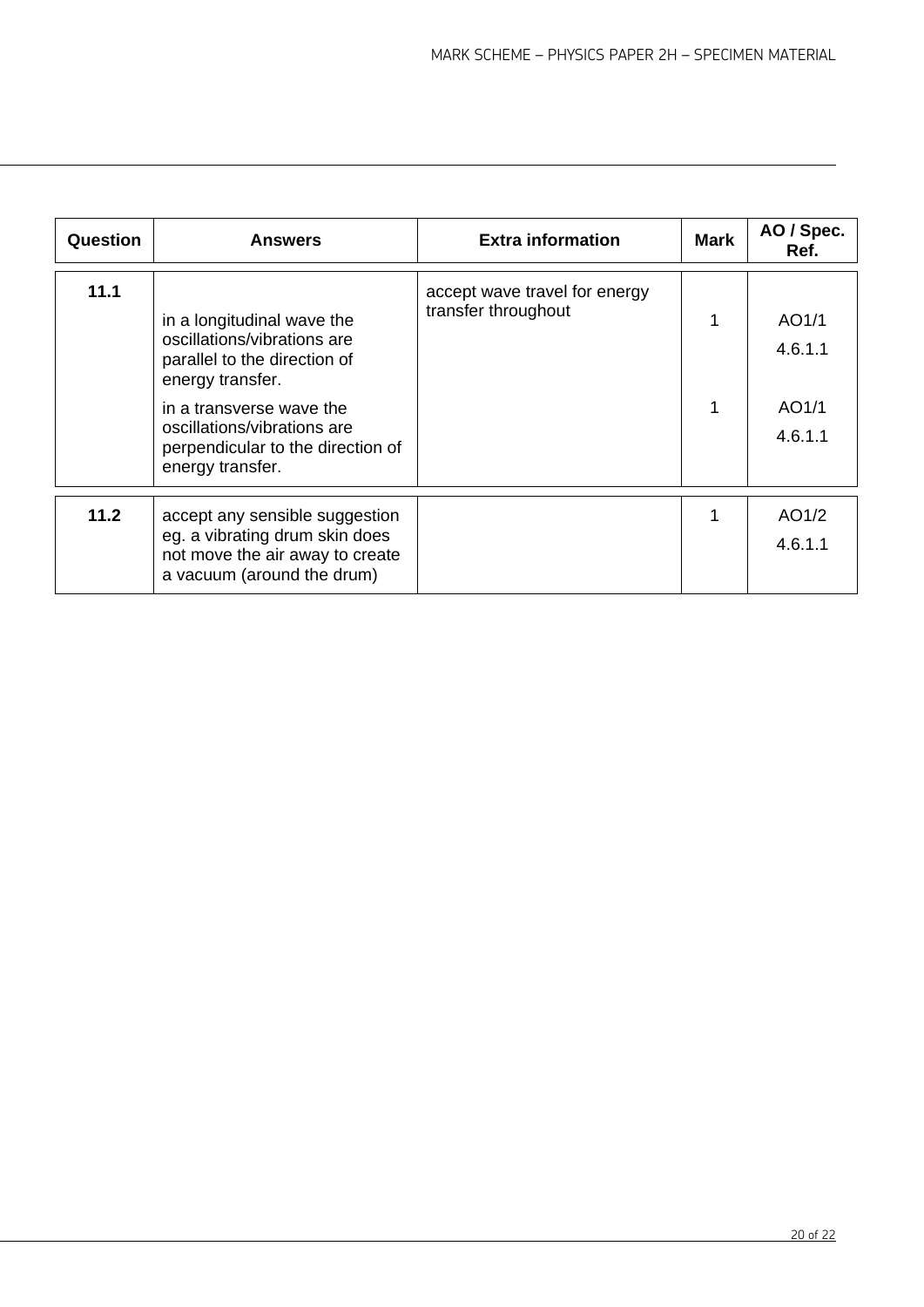| Question     | <b>Answers</b>                                                                                                                                                                                                                                                                               | <b>Extra information</b> |         | <b>Mark</b> | AO / Spec.<br>Ref.          |
|--------------|----------------------------------------------------------------------------------------------------------------------------------------------------------------------------------------------------------------------------------------------------------------------------------------------|--------------------------|---------|-------------|-----------------------------|
| 11.3         | Level 3: A detailed explanation linking variations in<br>$5-6$<br>current to the pressure variations of a sound wave, with a<br>logical sequence.<br>Level 2: A number of relevant points made, but not<br>$3 - 4$<br>precisely. A link between the loudspeaker and a sound<br>wave is made. |                          |         | 6           | AO1/2<br>4.6.1.1<br>4.7.2.4 |
|              |                                                                                                                                                                                                                                                                                              |                          |         |             |                             |
|              | Level 1: Some relevant points but fragmented with no<br>logical structure.                                                                                                                                                                                                                   |                          | $1 - 2$ |             |                             |
|              | No relevant content                                                                                                                                                                                                                                                                          |                          | 0       |             |                             |
|              | <b>Indicative content</b>                                                                                                                                                                                                                                                                    |                          |         |             |                             |
|              | the current in the electrical circuit is varying<br>the current passes through the coil<br>the coil experiences a force (inwards or outwards)                                                                                                                                                |                          |         |             |                             |
|              |                                                                                                                                                                                                                                                                                              |                          |         |             |                             |
|              |                                                                                                                                                                                                                                                                                              |                          |         |             |                             |
|              | reversing the current reverses the force<br>the size of the current affects the size of the force                                                                                                                                                                                            |                          |         |             |                             |
|              |                                                                                                                                                                                                                                                                                              |                          |         |             |                             |
|              | the varying current causes the coil to vibrate                                                                                                                                                                                                                                               |                          |         |             |                             |
|              | the (vibrating) coil causes the cone to vibrate                                                                                                                                                                                                                                              |                          |         |             |                             |
|              | the vibrating cone causes the air molecules to move                                                                                                                                                                                                                                          |                          |         |             |                             |
|              | the movement of the air molecules produces the pressure<br>variations in the air needed for a sound wave                                                                                                                                                                                     |                          |         |             |                             |
|              | the air molecules bunch together forming compressions and spread<br>apart forming rarefactions                                                                                                                                                                                               |                          |         |             |                             |
| <b>Total</b> |                                                                                                                                                                                                                                                                                              |                          |         | 9           |                             |